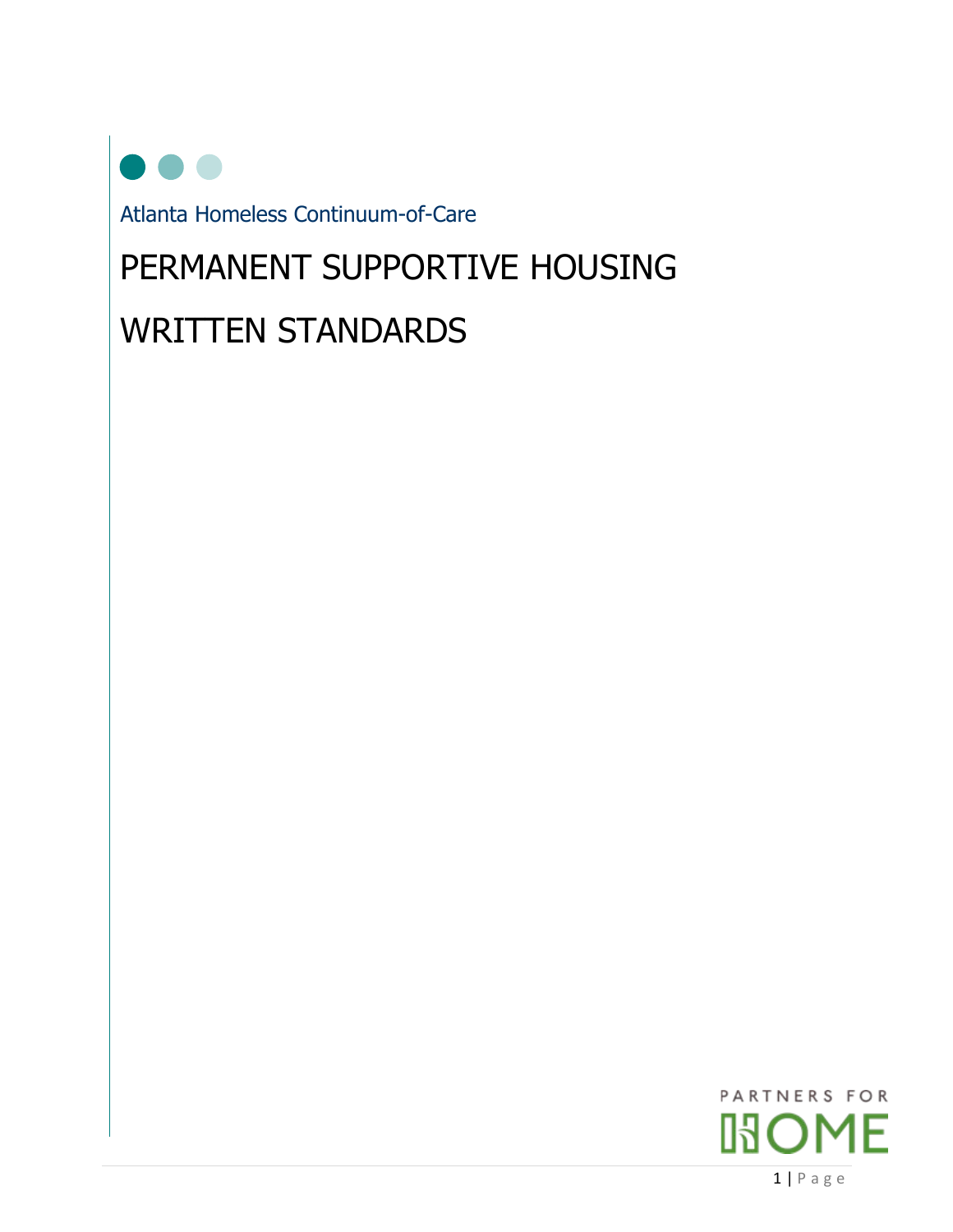# **Table of Contents**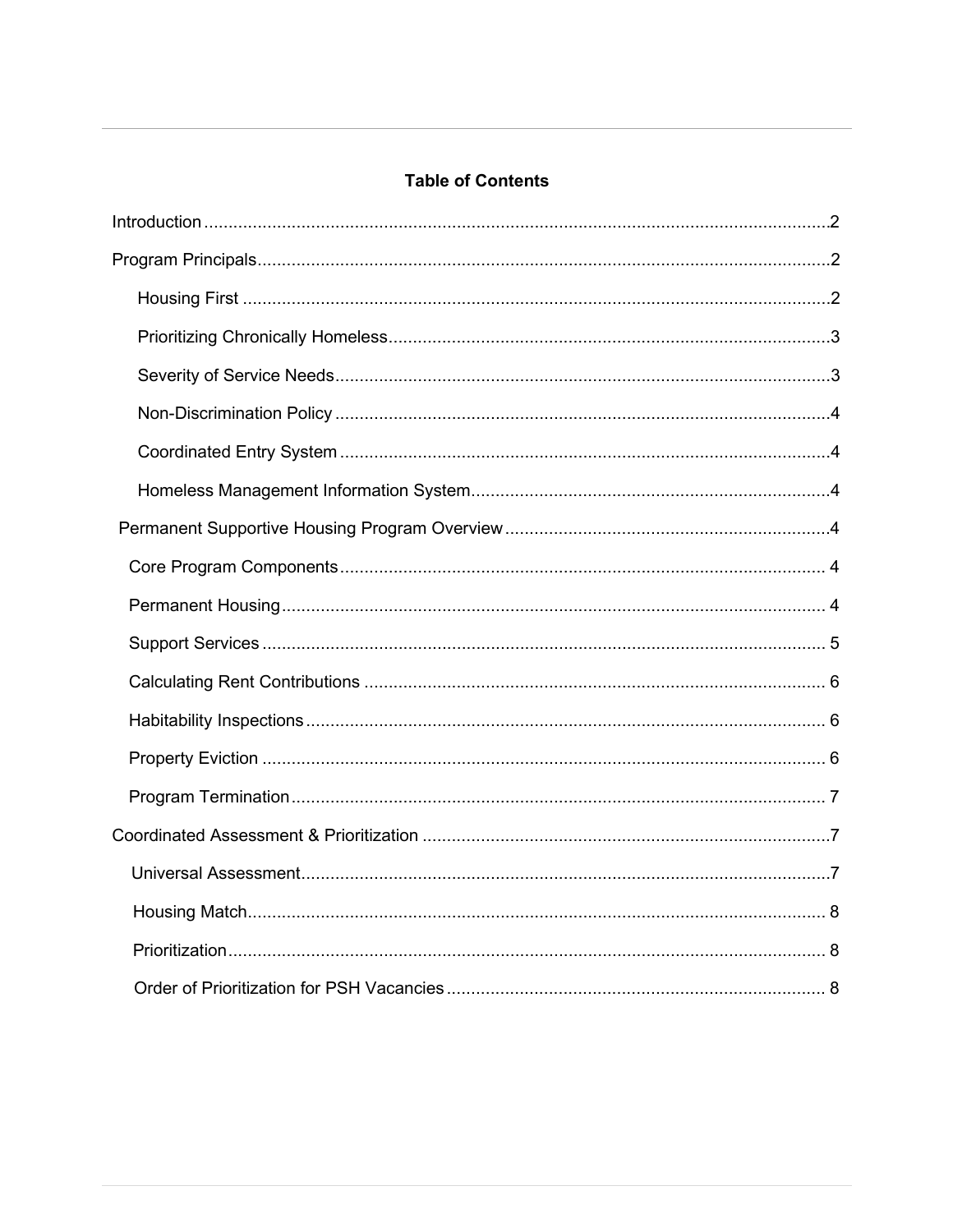#### <span id="page-2-0"></span>**Introduction**

In accordance with Title 24 of the Code of Federal Regulations (24CFR) Part 578, the City of Atlanta (City) and the Atlanta Homeless Continuum of Care (CoC) have developed the following written standards that apply to all projects receiving Atlanta Homeless Continuum of Care (CoC) and HomeFirst Atlanta Permanent Supportive Housing (PSH) funding. These standards are the minimum standards CoC and HomeFirst Atlanta grantees must meet and to which more stringent standards may be added. In addition, all CoC funded PSH projects must comply with the applicable Notice of Funding Availability (NOFA) under which the project was originally awarded.

The goal of these standards is to synthesize key elements of the HUD regulations with the processes and priorities of the Atlanta CoC's ClearPath plan to ensure that homelessness in Atlanta is rare, brief, and non-recurring. These standards will also ensure that PSH programs are administered fairly and methodically. The CoC will continue to build upon and refine this document as the PSH practice evolves to ensure:

- $\div$  Program accountability to individuals experiencing chronic homelessness.
- ❖ Program compliance with HUD and CoC rules and regulations.
- ❖ Program uniformity and common client expectations.
- Staff competence and training, specific to the target population being served.

 $\_$  , and the set of the set of the set of the set of the set of the set of the set of the set of the set of the set of the set of the set of the set of the set of the set of the set of the set of the set of the set of th

- $\div$  Agencies have a guideline to model their PSH program policies.
- All service providers of PSH understand and implement evidence based best practices.

#### **Program Principles**

The Atlanta Homeless Continuum of Care is dedicated to HUD's goal of ending chronic homelessness. Research has consistently found that PSH, using a Housing First approach, is the most effective solution for people experiencing chronic homelessness. As such, the CoC is committed to prioritizing the chronically homeless for PSH and has adopted a Housing First approach for all CoC and HomeFirst Atlanta PSH programs.

#### **Housing First**

The Atlanta Homeless CoC has embraced a Housing First approach for PSH programs to best serve the chronically homeless. Housing First is a method that quickly and successfully connects individuals and families experiencing homelessness to permanent housing without preconditions and barriers to entry, such as sobriety, treatment, or service participation requirements. Supportive services are provided to maintain housing stability and prevent a return to homelessness as opposed to addressing predetermined treatment goals prior to permanent housing entry. Research has demonstrated that this approach is effective in promoting housing stability, particularly among people who have been homeless for long periods of time, and have serious psychiatric disabilities, substance use disorders, and/or other disabilities.

Successful Housing First PSH programs comply with:

 $\div$  Few to no program prerequisites to permanent housing entry. Preconditions such as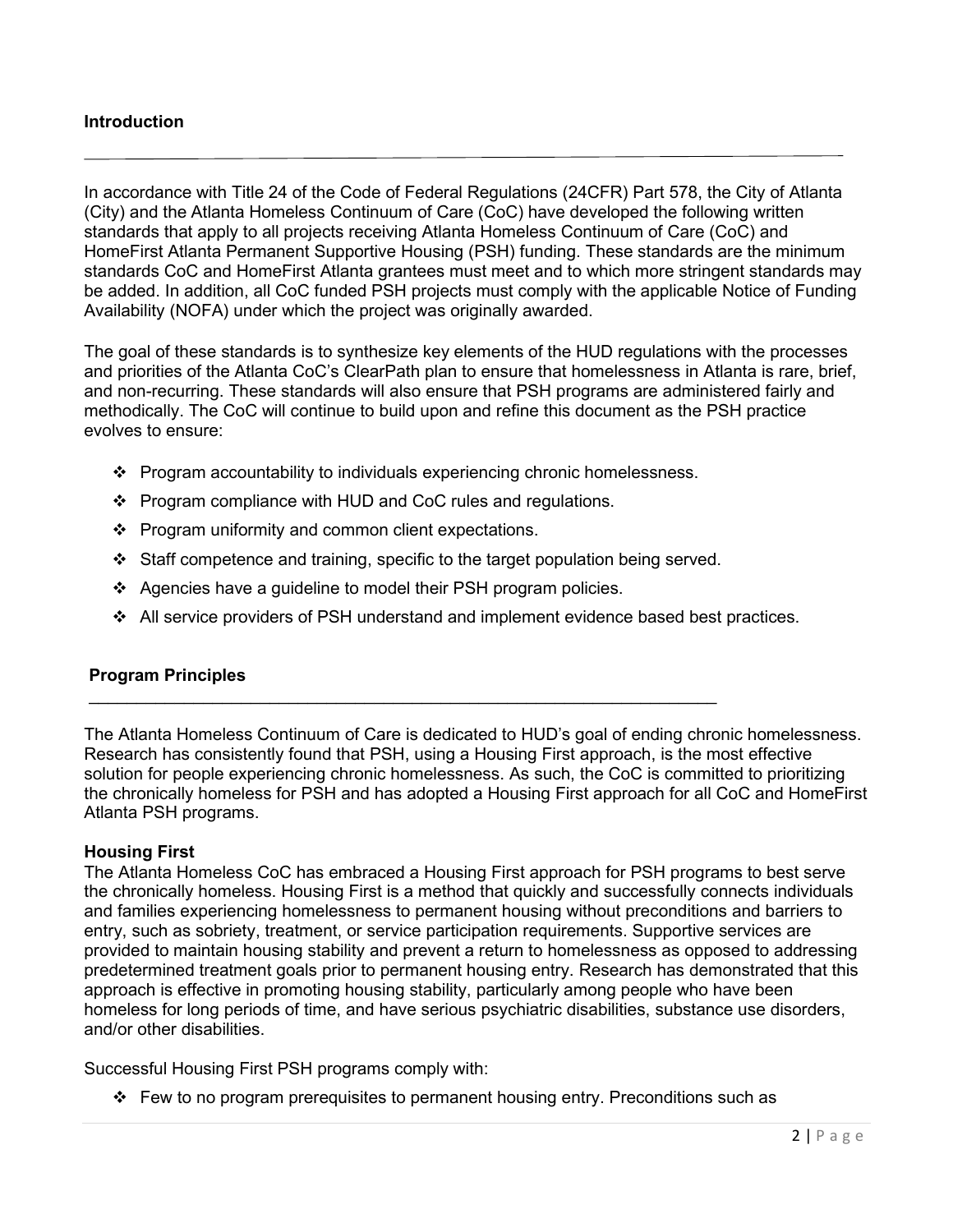sobriety, completion of alcohol or drug treatment, or agreeing to comply with a treatment regimen shall not be a barrier to entering permanent housing.

- Low barrier admission policies. Housing admissions policies are designed to screen-in rather than screen-out referrals from coordinated entry.
- $\div$  Rapid and streamlined entry into housing.
- $\cdot$  Supportive services such as mental health or substance abuse counseling may benefit an individual experiencing homelessness, but participation in these services is not a prerequisite to access housing, nor a condition of maintaining it. Program practices and policies that are used to minimize or prevent lease violations, program terminations, and evictions.

#### **Prioritizing Chronically Homeless**

The definition of "chronically homeless," as stated in HUD Notice CPD-16-11 Definition of Chronically Homeless Final Rule is:

- a) A "homeless individual with a disability," as defined in section 401(9) of the McKinney-Vento Homeless Assistance Act (42 U.S.C. 11360(9)), who:
	- ii) Lives in a place not meant for human habitation, a safe haven, or in an emergency shelter; and
	- iii) Has been homeless and living as described in paragraph (a)(i) continuously for at least 12 months or on at least four separate occasions in the last 3 years, as long as the combined occasions equal at least 12 months and each break in homelessness separating the occasions included at least 7 consecutive nights of not living as described in paragraph (i);
- b) An individual who has been residing in an institutional care facility, including a jail, substance abuse or mental health treatment facility, hospital, or other similar facility, for fewer than 90 days and met all of the criteria in paragraph (a) of this definition, before entering the facility
- c) A family with an adult head of household (or if there is no adult in the family, a minor head of household) who meets all of the criteria in paragraph (a) or (b) of this definition, including a family whose composition has fluctuated while the head of household has been homeless.

#### **Severity of Service Needs**

The Atlanta Homeless CoC prioritizes chronically homeless individuals with the highest service needs in the Coordinated Entry System (CES) process as defined in HUD Notice CPD-16-11:

- a) History of high utilization of crisis services, which include but are not limited to, emergency rooms, jails, and psychiatric facilities; and/or
- b) Significant health or behavioral health challenges, substance use disorders, or functional impairments which require a significant level of support in order to maintain permanent housing.
- c) For youth and victims of domestic violence, high risk of continued trauma or high risk of harm or exposure to very dangerous living situations.
- d) When applicable, CoCs and recipients of CoC Program-funded PSH may use an alternate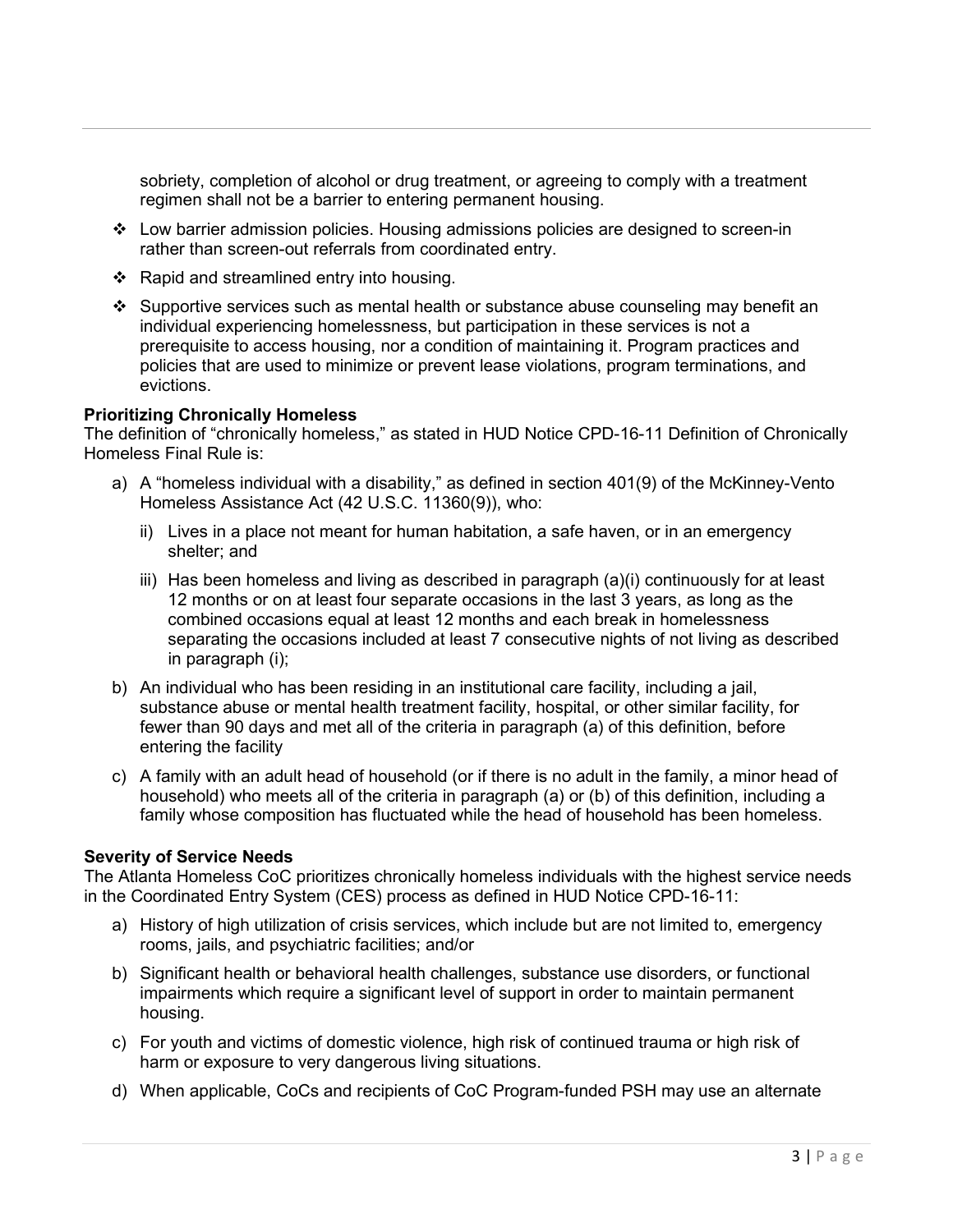criteria used by Medicaid departments to identify high need, high cost beneficiaries.

## **Non-Discrimination Policy**

Providers must comply with all federal statutes and rules including, but not limited to, the Fair Housing Act, the Americans with Disabilities Act, and the Equal Access to Housing Final Rule. People who present together for assistance, regardless of age or relationship, are considered a household and are eligible for assistance as a household.

Each instance of a couple being referred by the Coordinated Entry System will be case conferenced with the Atlanta Homeless CoC to ensure feasibility with the program and the ability of the program to meet the needs of the referred individual and their partner.

# **Coordinated Entry System**

To minimize barriers to housing access and ensure timely placement, providers are required to accept referrals through the Atlanta Homeless CoC Coordinated Entry System (CES). The CES has a nowrong door approach in which homeless individuals who engage with the CES within the Atlanta CoC are entered into the system. This system ensures that every chronically homeless individual is known by name and provides assistance based on an individual's unique needs and matches them to the right housing solution.

# **Homeless Management Information System**

All grantees are required to participate in the Homeless Management Information System (HMIS) per the CoC Interim Rule (24 CFR 578). The HMIS provides an opportunity to document homelessness and helps to ensure coordination between service providers while avoiding duplication of services and client data. Timely and accurate data entry by PSH providers is imperative and will be monitored by the CoC. Please reference the Georgia HMIS Interim Policies and Standard Operating Procedures.

# **Permanent Supportive Housing Program Overview**

 $\mathcal{L}_\text{max}$  , and the contribution of the contribution of the contribution of the contribution of the contribution of the contribution of the contribution of the contribution of the contribution of the contribution of t

# **Core Program Components**

The Atlanta Homeless CoC's PSH program provides permanent housing and support services to chronically homeless individuals, households, and families. The program is designed to reintegrate this highly vulnerable population into the community by addressing their basic needs for housing and providing ongoing support. There are two key components of the Atlanta Homeless CoC PSH program: permanent housing and supportive services.

## **Permanent Housing**

Using a Housing First approach, program participants are provided with rapid access to permanent housing with minimal preconditions. Good credit, lack of criminal background, or good rental history is not required to receive housing. Each household is placed in a rental unit with access to meal preparation facilities or where providers provide meals.

Tenants can remain in their homes for as long as the basic requirements of tenancy are met as stated in their property lease agreement. This ensures participants have a private and secure place to make their home, just like other members of the community, and provides them with a stable foundation from which they can pursue their goals.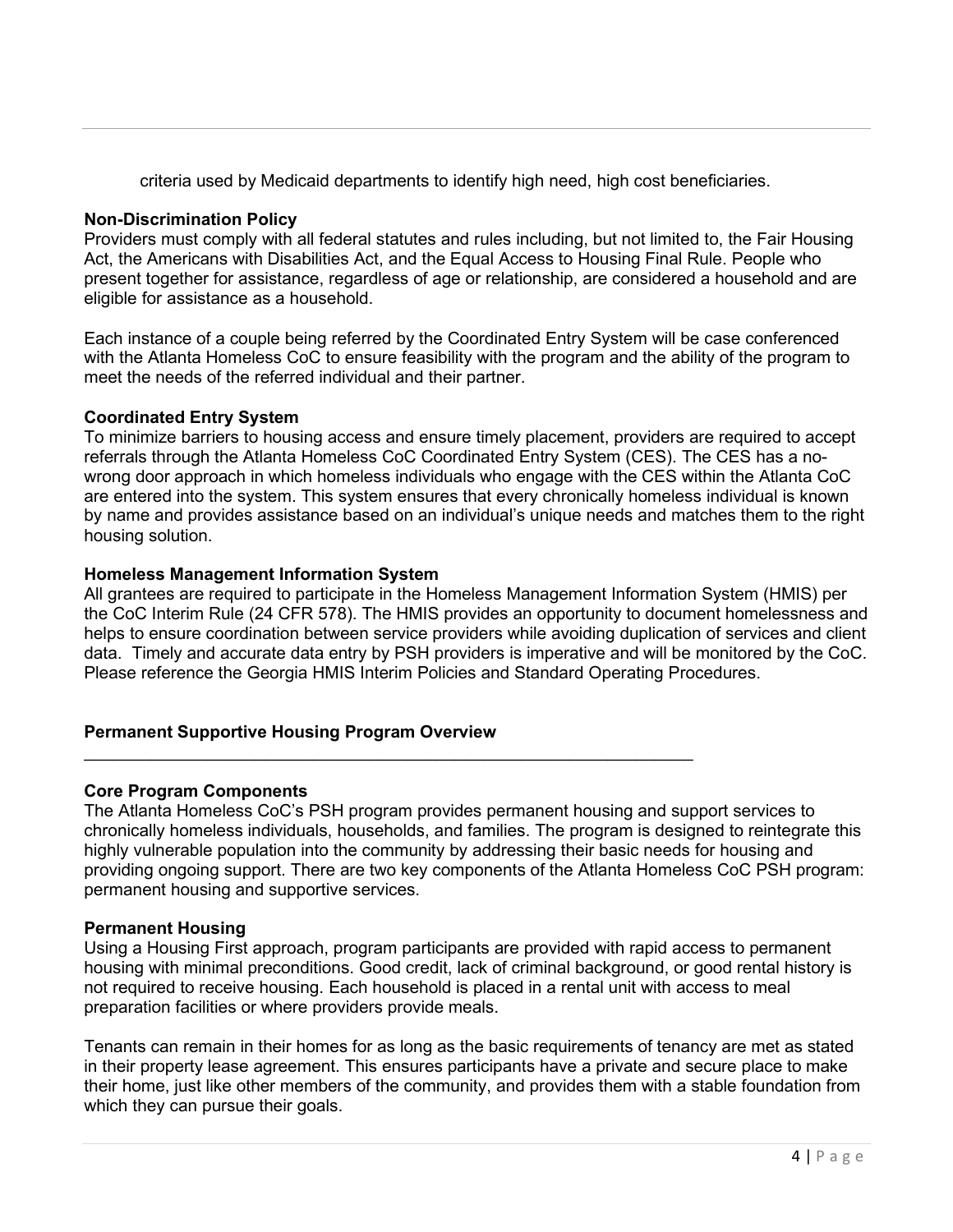#### **Support Services**

Once in housing, program participants have access to the supportive services that they want and need to live as independently as possible. Although PSH is designed for people who need supportive services, accepting these services is not a condition of housing. A person's home is a place to live rather than a treatment setting. As such, supportive services are voluntary, but can and should be used to persistently and consistently engage participants and ensure housing stability. Evidence based case management techniques are often highly effective at engaging clients in case management.

Tenants receive assistance in defining their needs and preferences through annual assessments of service needs and individualized support plans that reflect those preferences. On-site residential supervision is provided as needed to facilitate the adequate provision of supportive services to the residents.

Support services to be made available to PSH program participants should:

- Assist clients with completing the initial application process, as well as the annual recertification requirements.
- Assist clients in their housing search to find an appropriate unit. This may include transporting clients to complete applications for housing and assisting in the application process.
- \* Provide ongoing case management and service coordination, including regular home visits at least monthly for as long as the client is receiving rental assistance through the permanent supportive housing program. Home visits should be conducted at a minimum of once per week for new program participants.
- $\div$  Have increased or decreased case management home visits only after discussion among the programs' case conferencing team. Case management home visits may increase or decrease based on participant needs but must remain at a minimum of once per month.
- Connect clients with mainstream services and benefits, such as social security disability and retirement, Medicaid, and food stamps.
- $\div$  Assist clients with connecting to community based programs and services in order to integrate them into their community.
- $\div$  Hold units for up to 90 days for program participants who are incarcerated, hospitalized, or are receiving substance use treatment.
- $\cdot \cdot$  Provide intervention in the event that a client's behavior is jeopardizing their housing, or if critical concerns arise regarding their health or safety.
- $\div$  Identify a staff member to act as liaison with the Atlanta Homeless CoC, who can assist in coordination with the Atlanta Homeless CoC and attend quarterly meetings with the program.
- Maintain up-to-date client files in HMIS documenting enrollment within 72 hours of move-in, discharge with 72 hours of move-out, client contact and provision of services, and all related documents and records to assure proper accounting of services and performance.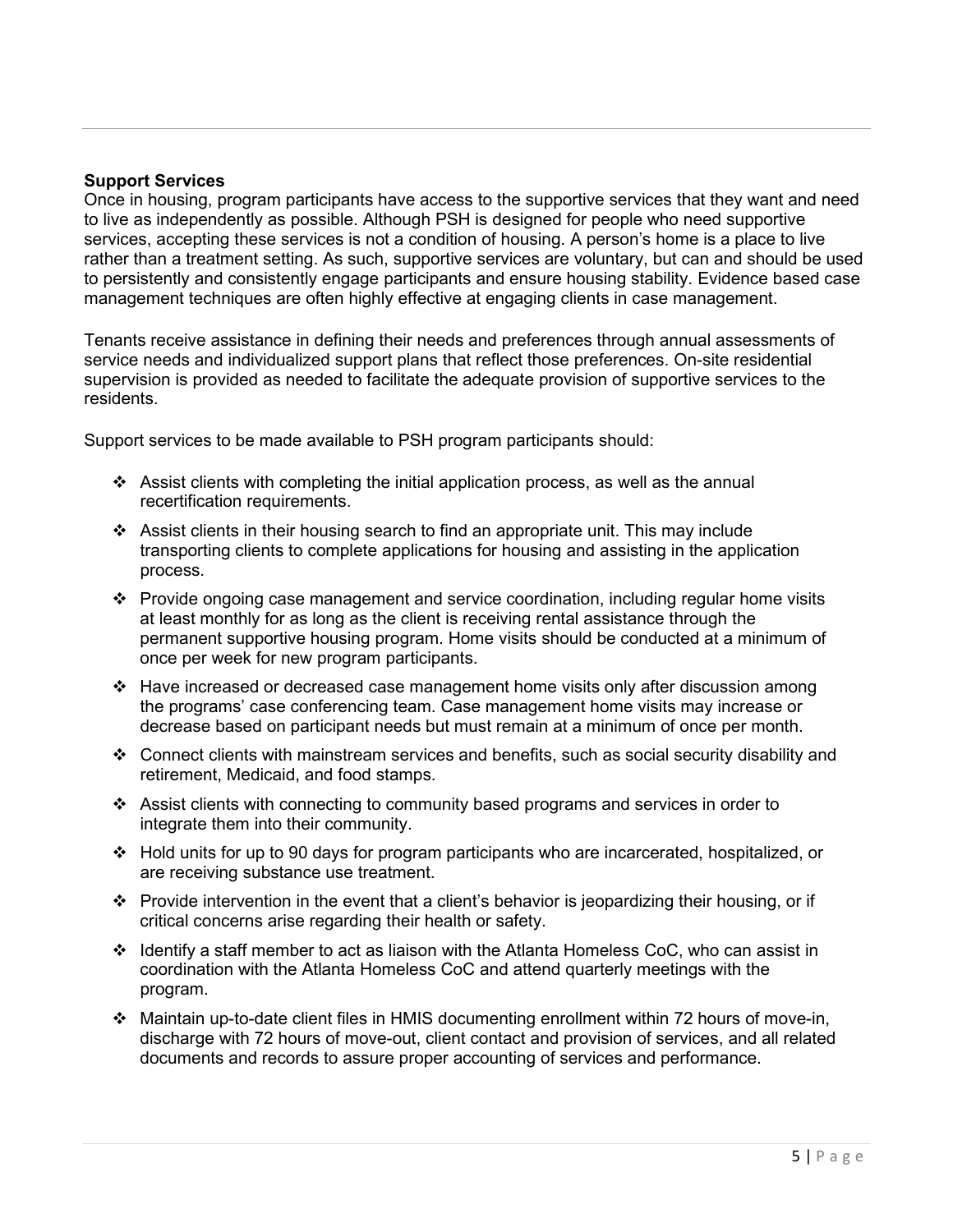- $\div$  A list of services to be made available to program participants either through the CoC funded program or community partners are as follows:
	- Life skills or independent living skills training
	- **Nental health services**
	- Alcohol and/or drug services
	- Primary health services
	- HIV/AIDS-related services
	- **Education**
	- **Employment and training**
	- Child care
	- **Transportation assistance**
	- **Legal assistance**
	- Benefits advocacy

#### **Calculating Rent Contributions**

All program participants must have a signed lease or sublease for their rental unit. Providers are not required to impose rent or occupancy charges to clients as a condition of residing in their housing. If rent or occupancy charges are imposed, the following income calculation guidelines will be used:

- ◆ 30% of adjusted monthly income. Adjustment factors include the number of people in the family, age of family members, medical expenses, and child-care expenses.
- ❖ 10% of gross monthly income.

If the family is receiving payments for welfare assistance from a public agency and a part of the payments is specifically designated by the agency to meet the family's housing costs, the portion of the payments that is designated for housing costs.

Providers must examine a program participant's income when entering the program. Annual income certifications are required thereafter. Adjustments to rental payments must be made as changes in income are identified.

#### **Housing Quality Standards**

Prior to entering into a lease agreement the provider must physically inspect each unit to assure the unit meets housing quality standards (HQS). Rent payments will not be provided for units that fail to meet HQS, unless the owner corrects any deficiencies within 30 days from the date of the initial inspection and the provider verifies that all deficiencies have been corrected. Providers must inspect all units annually during the grant period to ensure that the units continue to meet HQS.

#### **Property Eviction**

An eviction from a tenant based leased property will not terminate the program participant from the PSH program. The provider will assist with obtaining a new rental unit and will continue to provide all needed support services as the program participant is transitioning into their new housing.

Providers using a master lease for housing units will work with property management to avoid evictions at all costs. If a program participant is under threat of an eviction the provider will work to deliver an increased level of support services to the program participant while working with property management to address any concerns or problems. If an eviction is unavoidable, the provider will follow the program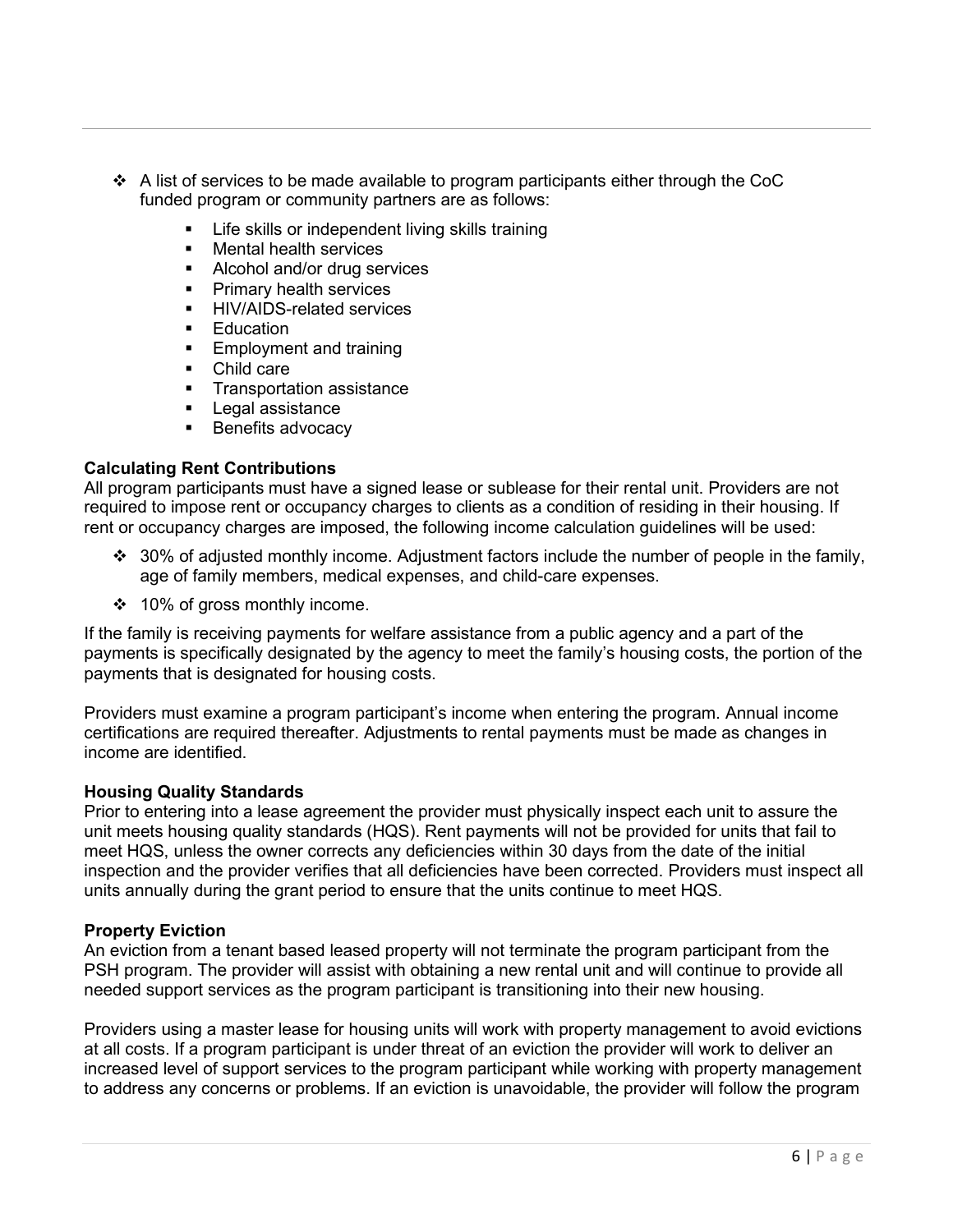termination requirements set in this document and will work with the Atlanta Homeless CoC to transfer the client to another PSH program.

## **Program Termination**

Termination from a program is a rare event and should only be considered when all attempts to remedy the situation have been unsuccessful. Failure to comply with mental health and substance abuse treatment, case management services, or the loss of income are not considered causes for termination. Providers must have a written program termination policy outlining program rules and termination processes. The Atlanta Homeless CoC will review the termination policies of each program when policies are created or changed. The termination process, at a minimum, must comply with the following:

- $\cdot \cdot$  The program will provide the participant with a written copy and verbal explanation of the program rules and the termination process before the participant begins to receive assistance.
- $\div$  Programs will notify the Atlanta Homeless CoC in writing when a client is at risk of being discharged, but before the termination process has begun. The Atlanta Homeless CoC and the program will conduct a case conference to identify potential solutions to avoid termination from the program.
- $\cdot \cdot$  If a termination is deemed the only solution, the decision must be communicated to the Atlanta Homeless CoC before the client is dismissed from the program. The CoC will attempt to coordinate a transfer to another PSH program.
- $\cdot \cdot$  The participant will receive a verbal explanation and written notice containing a clear statement of the reasons for termination.
- $\cdot \cdot$  Review of the decision, in which the program participant is given the opportunity to present written or oral objections before a person other than the person (or a subordinate of that person) who made or approved the termination decision, must be provided.
- Prompt written and verbal notice of the final decision must be provided to the participant.
- $\cdot \cdot$  If the program determines that a client no longer requires the services provided by permanent supportive housing and plans to graduate the client from the program, the provider will develop a discharge plan in consultation with the Atlanta Homeless CoC to assure that the client remains connected with adequate supportive services while transitioning from the program.

\_\_\_\_\_\_\_\_\_\_\_\_\_\_\_\_\_\_\_\_\_\_\_\_\_\_\_\_\_\_\_\_\_\_\_\_\_\_\_\_\_\_\_\_\_\_\_\_\_\_\_\_\_\_\_\_\_\_\_\_\_\_\_\_\_\_

## **Coordinated Assessment & Prioritization**

#### **Universal Assessment**

All individuals and/or families will be assessed using the Vulnerability Index Service Prioritization Decision Assistance Tool (VI-SPDAT), a comprehensive, universal assessment tool. This tool guarantees that individuals' level of vulnerability, need, and eligibility determinations are made in an informed and objective manner. Standards for case conferencing and observational tools are outlined in the Coordinated Entry System (CES) Standards of Care. These allow for exceptions for individuals with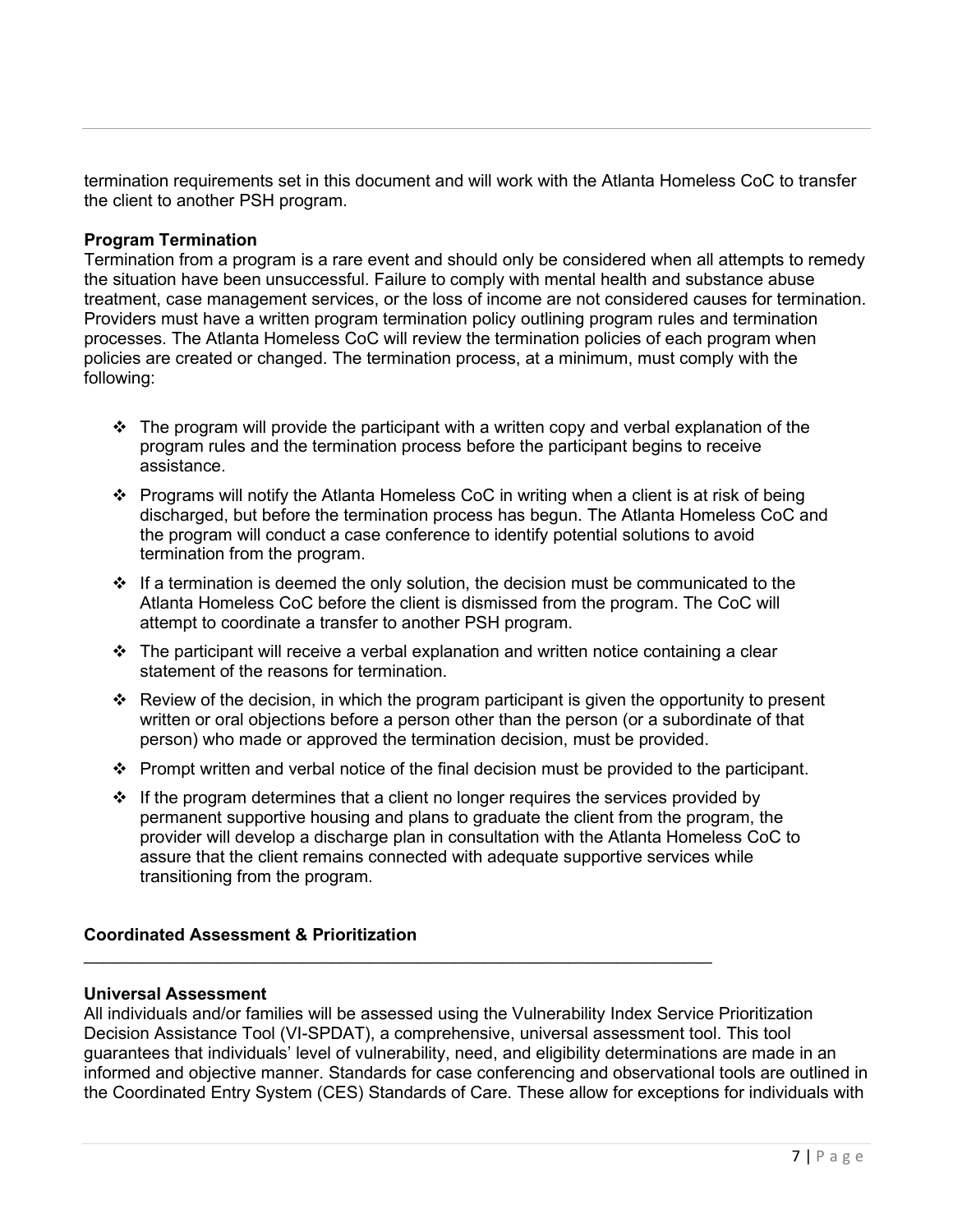acute behavioral health or other needs to participate in the VI-SPDAT.

# **Housing Match**

PSH providers submit vacancies within seven days to the CES when there is a vacancy in the PSH program. The CES then matches the most vulnerable individual with that housing unit through a single prioritized housing queue that ranks individuals based on the CoC's designated order of priority.

# **Prioritization**

The Atlanta Homeless CoC, led by the CES Implementation Committee, has developed an order of priority to establish a uniform process for prioritizing placement into PSH through the CES. The intent of this order of priority is to ensure that chronically homeless persons with the longest lengths of time of being homeless and the most severe service needs are prioritized over other eligible households. It is important to note that the order of priority established below will be followed with consideration of agency goals and target populations (e.g. mental illness). This order of priority may be revisited once the CES has fully automated referrals through HMIS, ensuring it accurately reflects the system's methods of prioritization which will be based upon HUD's recommendations and the CES Implementation Committee.

# **Order of Priority for PSH Vacancies**

All grantees receiving Atlanta Homeless CoC and HomeFirst funding for PSH must fill vacant beds with chronically homeless persons referred from the CES. The Atlanta CoC's order of priority for filling PSH beds as defined in HUD Notice CPD-16-11:

# **Order of Priority 1**

A household should be prioritized first in dedicated or prioritized PSH if all of the following are true:

- 1. The individual or head of household meets the definition of chronically homeless; and,
- 2. The length of time the individual or head of household has been homeless is at least 12 months continuously or over a of at least four occasions in the past 3 years where the total length of time homeless totals at least 12 months; and,
- 3. The individual or head of household has been identified as having severe service needs.

## **Order of Priority 2**

A household should be prioritized second in dedicated or prioritized PSH if all of the following are true:

- 1. The individual or head of household meets the definition of chronically homeless; and,
- 2. The length of time the individual or head of household has been living in a place not meant for human habitation, a safe haven, or in an emergency shelter is at least 12 months continuously or over a period of at least four occasions in the past 3 years where the total length of time homeless totals at least 12 months; and,
- 3. The individual or head of household has *not* been identified as having severe service needs; and,
- 4. There are no chronically homeless households within the CoC's geographic area that meet the criteria under Order of Priority 1 for dedicated or prioritized PSH.